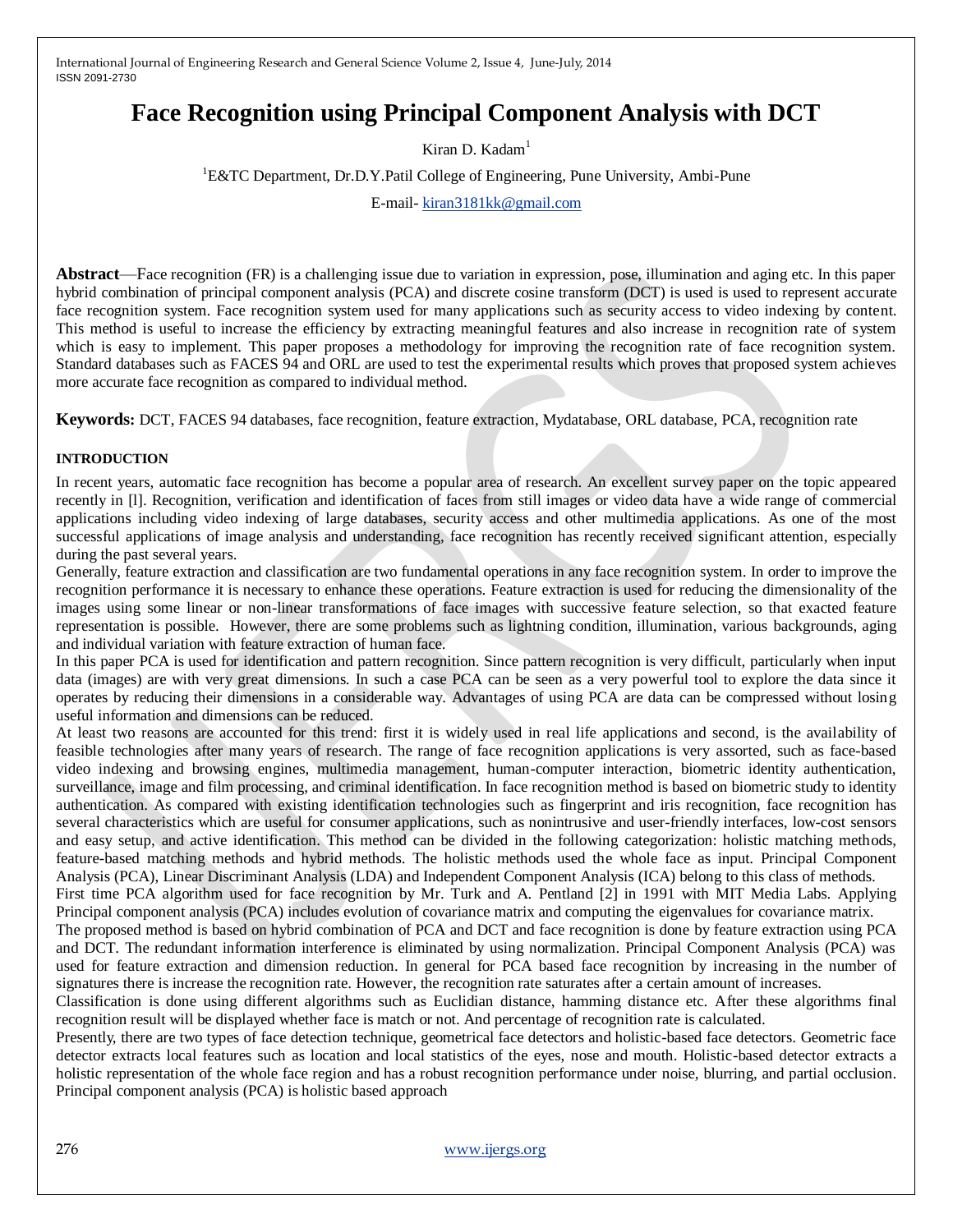# **2. FACE RECOGNITION**

Face recognition technique is a research hotspot in the fields of computer vision and pattern recognition, which is widely used in human-computer interaction, security validation and etc. Up to now, almost all the techniques are based on multi-sample. But in some special situations, such as passport verification and ID card verification, only one image can be obtained for one person, and these techniques may failed.

Principal Component Analysis (PCA), proposed by Turk [2], is one of the most important single sample face recognition methods, which can exactly express every face image via linear operation of eigenvector.

Most currently DCT is used in the field of face recognition field. It uses the discrete transformation into a cosine to eliminate the redundancies in an image and extract from them the most significant elements (i.e. coefficients) in order to use them for recognition. In discrete cosine transform (DCT) special domain signal is transformed to frequency domain.



Fig.1 Face recognition system

### **2.1 Face recognition problem**

The challenges of face recognition are the rapid and accurate identification or classification of a query image [3].There are some difficulties in face recognition are identifying similar faces (inter-class similarity) and intra-class variability as head pose, illumination condition, facial expression and aging effect. The performance of a face recognition technique should be able to produce the results within a reasonable time [4]. In human-robot interaction, real-time response time is critical [10]. Besides, it also enables computer systems to recognize facial expressions and infer emotions from them in real time [11].

## **2.2 Feature extraction**

In the field of pattern recognition and data mining technology feature extraction is very important. It extracts the meaningful feature subset from original dates by some rules, to reduce the time of machine training and the complexity of space, in order to achieve the goal of dimensionality reduction. In feature extraction input data is transformed into set of features and new reduced representation contains most of the important information from the original data [5].In any face recognition system feature extraction is key step. Feature extraction is a process which is used to transfers the data from primary spaces into feature space and represents them in a lower dimensional space with less effective characters. Many methods of feature extraction are proposed till now such as knowledgebased methods, feature invariant approaches, template matching methods, and appearance-based methods. Among all these methods the algorithm of Eigen face, the most widely used method of linear map based on PCA (Principle Component Analysis) useful for face recognition.

# **3. PRINCIPAL COMPONENT ANALYSIS (PCA)**

The technique used to reduce the dimensionality which can be used to solve compression and recognition problems is Principal Component Analysis (PCA). PCA is also known as Hotelling, or eigenspace Projection or Karhunen and Leove (KL) transformation [6]. In PCA the original data image is transformed into a subspace set of Principal Components (PCs) such that the first orthogonal dimension of this subspace captures the greatest amount of variance among the images. The last dimension of this subspace captures the least amount of variance among the images, based on the statistical characteristics of the targets [7].

Principal Component Analysis (PCA) is a popular transformation system whose result is not directly related to a single feature component of the original sample. PCA has the potential to perform feature extraction, that able to capture the most variable data components of samples, and select a number of important individuals from all the feature components. In the field of face recognition, image denoising, data compression, data mining, and machine learning PCA has been successfully used. Implementation of the PCA method in face recognition is called eigenfaces technique [12].

### **Calculation and subtraction of the average**

Average image Ψ is calculated and subtracted from all the images.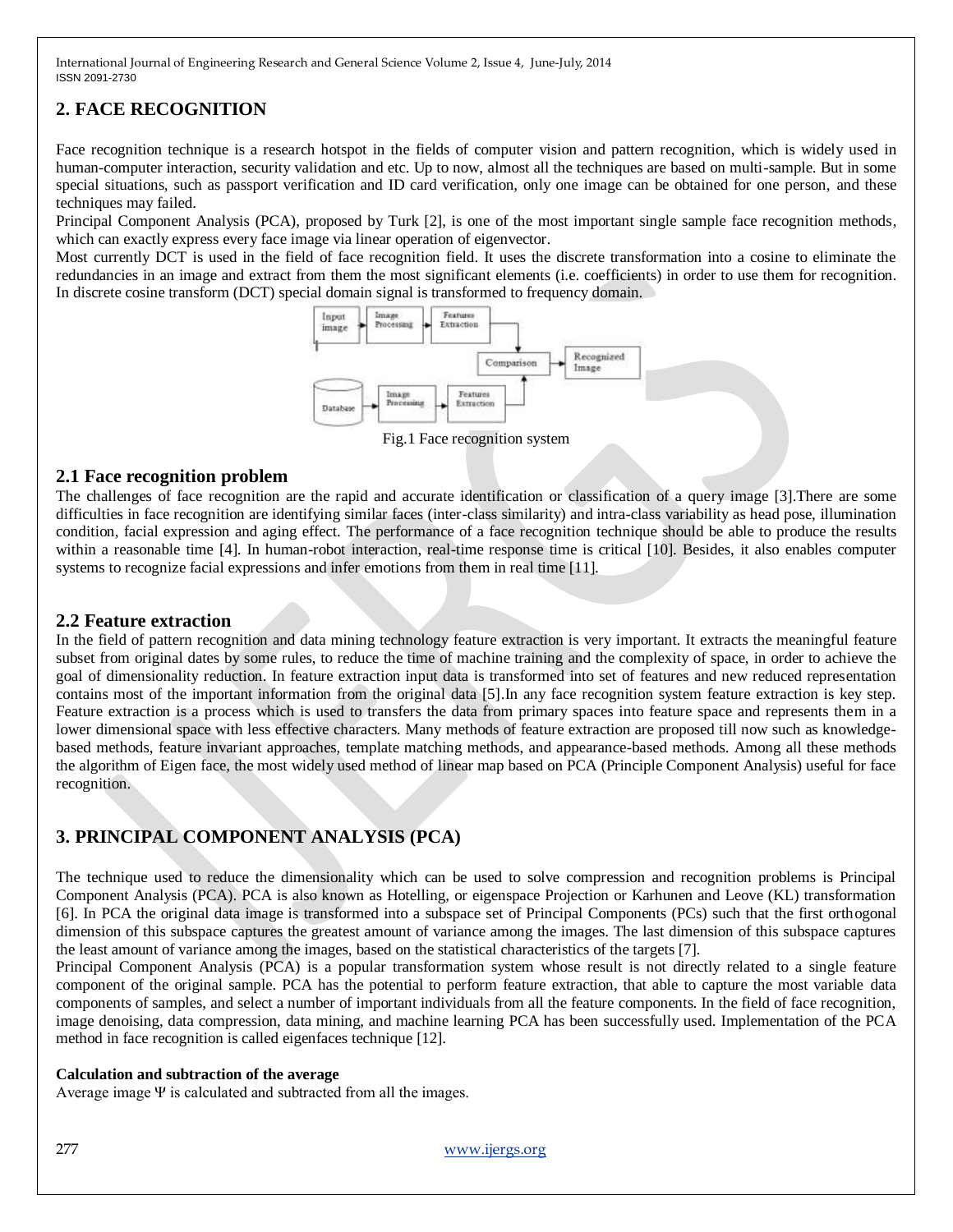$$
\Psi = \frac{1}{M} \sum_{i=1}^{M} \Gamma_i
$$
  

$$
\Phi_i = \Gamma_i - \Psi_i \quad (i = 1, 2, \dots M)
$$

Where M is number of images, Γ is the input image and Φ indicates difference from average.

#### **Calculation of the covariance matrix**

Covariance matrix of the data file is calculated using the following formula:

$$
C = \frac{1}{M} \sum_{i=1}^{M} \boldsymbol{\Phi}_i \boldsymbol{\Phi}_i^T = A \mathbf{x} A^T
$$

 $\Phi = [\Phi_1 \; \Phi_2 \dots \; \Phi_M]$ 

#### **Calculation of the eigenvectors and eigenvalues**

Only M eigenfaces  $(U_i)$  of highest eigenvalues are actually needed to produce a complete basis for the face space. A new input face image  $(\Gamma)$  is transformed into its eigenface components by a simple operation

$$
W_k = U^T_K (\Gamma - \Phi) \qquad \text{For } K = 1, 2, ... M'
$$

The wk are called weights and form a vector  $\Omega$ T:

 $\Omega T = [w1, w2, w3, \dots, wM']$ 

The feature vector descriptor is then used in a standard face recognition algorithm.

### **4. DISCRETE COSINE TRANSFORM (DCT)**

The discrete cosine transform (DCT) is used to transform a signal from the spatial domain into the frequency domain. A signal in the frequency domain contains the same information as that in the spatial domain.

$$
C(u,v) = \alpha(u)\alpha(v)\sum_{x=0}^{N-1}\sum_{y=0}^{N-1}f(x,y)\cos\left[\frac{\pi(2x+1)u}{2N}\right]\cos\left[\frac{\pi(2y+1)v}{2N}\right],
$$

IDCT is expressed as,

$$
C(u, v) = \sum_{w=0}^{N-1} \sum_{v=0}^{N-1} \alpha(u)\alpha(v)C(u, v)\cos\left[\frac{(2x+1)\pi u}{2N}\right]\cos\left[\frac{(2y+1)\pi v}{2N}\right]
$$

#### **5. HYBRID METHOD**

Hybrid method is the combination of two individual methods which is useful to improve the performance. Recognition rates are slightly more as compared with individual methods. In this paper two technologies are PCA and DCT are combined. Two methods PCA and DCT have certain mathematical similarities since that they both aim to reduce the dimensions of data. Initially we will use DCT which is useful to compress the input image, then PCA is entered to reduce the dimensions and the final recognition or classification is done using the Euclidian distance formula. It should be noted that it requires less memory what makes its use advantageous with bases of significant size.

#### **5.1 The complete process of face recognition system**

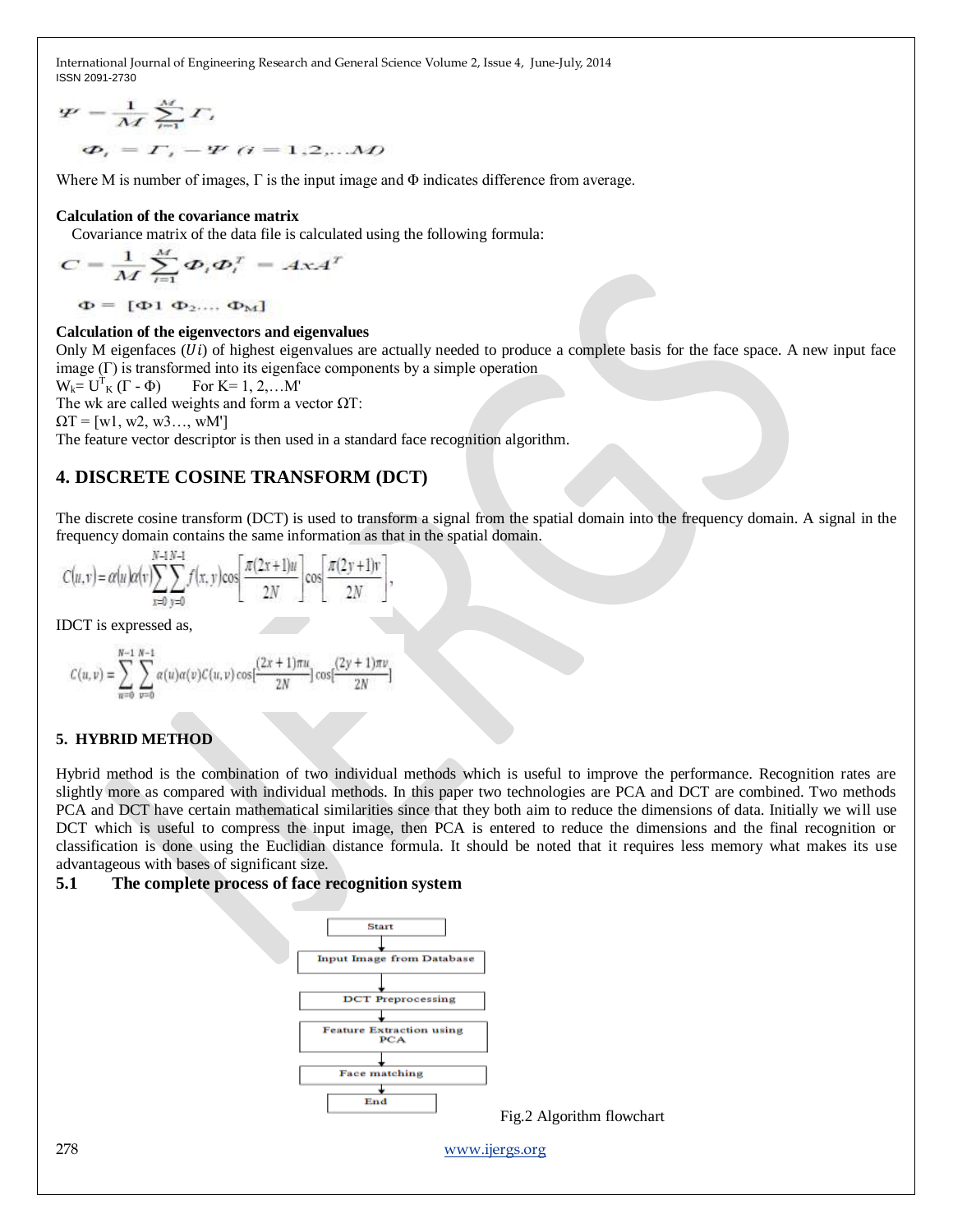## **Distance Matching (Detection)**

In this paper, the nearest neighbour classifier with Euclidean distance was used for classification. The Euclidean distance is used to measure the distances from the probed feature vector to the reference feature vectors in the gallery. The two vectors are close to each other when distance between them minimum. It is defined as:

$$
d(X,Y) = \sqrt{\sum_{i=1}^{n} (x_i - y_i)^2}
$$

# **6. EXPERIMENTAL RESULTS**

Some experiments are performed. These experiments were performed to evaluate the performance of PCA with DCT as a face recognition system on standard database such as FACES 94 and ORL. In FACES 94 there are 153 Number of individuals, 180 by 200 pixels image resolution, Contains images of male and female subjects in separate directories, the background is plain green, Head turn, tilt and slant with very minor variation in these attributes, no image blurring. The ORL database consists of 400 images of 40 individuals; there are 10 different images of each person. The ORL database includes variations in facial expression, illumination. Mydatabase is created there are 60 images of 6 individuals, 180 by 200 pixels image resolution.



Fig.3 FACES 94, ORL and Mydatabase database

# **6.1 Experimental setup**

In order to evaluate the performance of PCA and DCT, a code for each algorithm has been generated using Matlab. These algorithms have been tested using standard such as FACES 94 and ORL and Mydatabase etc [9]. After testing results on standard database we tested it on database created by author.

# **6.2 Result discussion**

The result of the overall experiments shows that Combination of PCA with DCT gives better recognition rates than using simple PCA. We have tested PCA with DCT on standard databases FACES 94 and ORL which achieve level of accuracy 99.90% and 94.70%.We have also tested this one on Mydatabase which gave recognition rate 95%. This method is useful especially to recognize face with expression disturbance.

| Database Name | Sample | Total  |
|---------------|--------|--------|
|               | Number | Images |
| <b>ATT</b>    | 40     | 400    |

|  | Table1. Dataset Description |  |  |
|--|-----------------------------|--|--|
|--|-----------------------------|--|--|